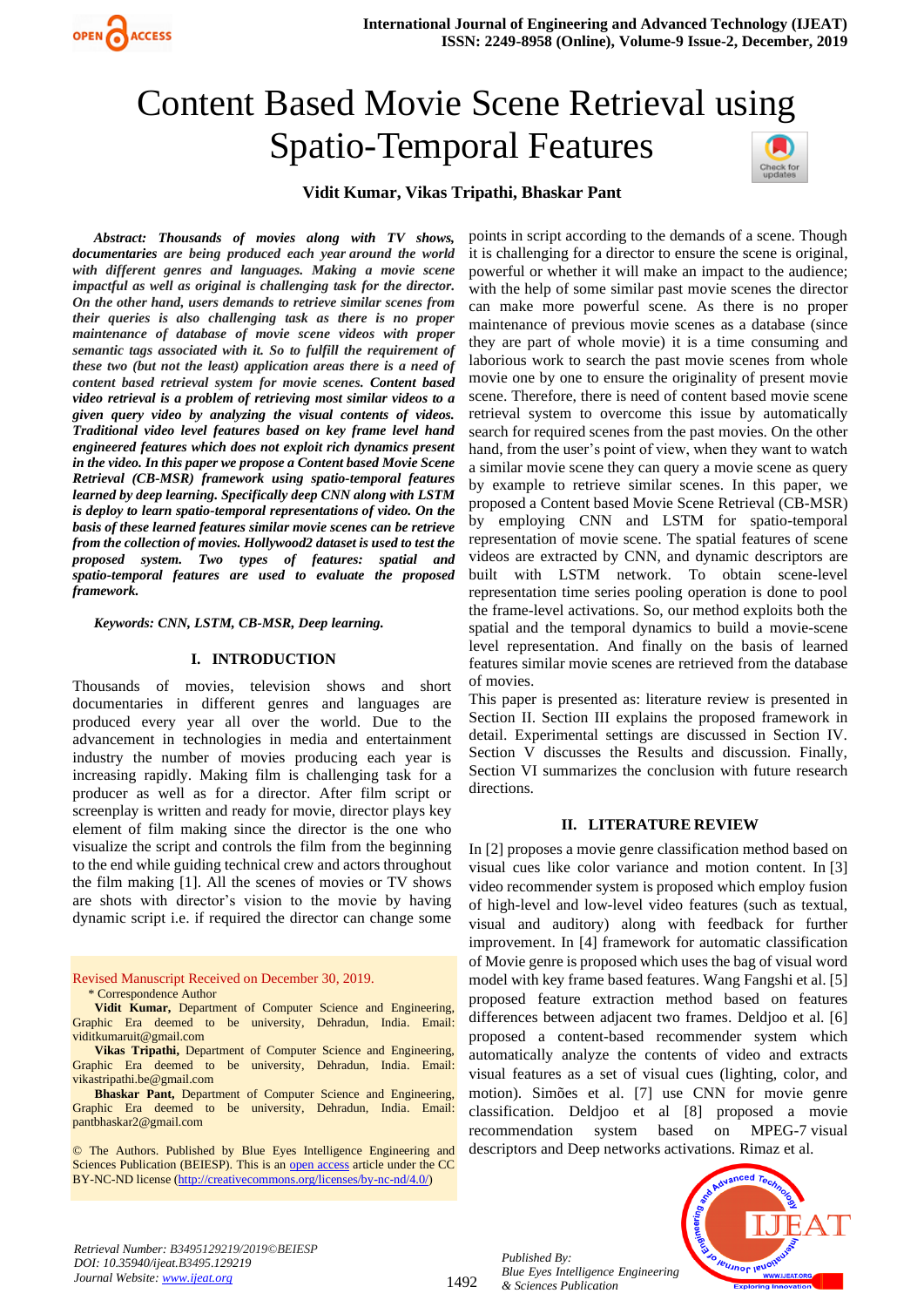

#### **Figure 1: Overview of the proposed CB-MSR system.**

In [9] visual features like color variance, Standard deviation of color variance, mean of motion across frames are employed in recommendation of movies. Srivastava et al. [10] use motion image for action representation in video.

#### **III. PROPOSED FRAMEWORK**

Figure 1 illustrates the training and retrieval process of proposed CB-MSR framework. CB-MSR system is divided into three core components: First, T CNNs takes a T individual frames of a movie scene to encode spatial information to rich features. Second, output of first component as sequence of frames level features representing the action in scene are input to the LSTM (with 256 hidden units) to learn temporal dynamics in the movie scene. Third, mean pooling is done over the output of second component the frame level LSTM responses to represent whole scene. All components of CB-MSR are described in detail in the following subsections.

# *A. Convolutional Neural Network (CNN)*

The first component of our method is CNN. CNN is a neural network origins from the field of deep learning having large number of neurons for data processing. It is design to process 2d array data such as images or 3d volumetric data such as video. It consist of large number of hidden layers namely convolutional layers. Having properties of weight sharing and local connection, convolutional layer analyzes the spatial structure of images in layer by layer. Deep CNN requires large scale database of images to train and when it is trained, it learns to extract powerful rich features in the images or videos. In this paper we use the imagenet pretrained model of GoogLeNet [11] for spatial representation of video frames. It takes color image of 224 × 224 size as input and pass through multiple inception modules to average pool layer followed by fully connected layer and softmax. To represent frames the output of average

*Retrieval Number: B3495129219/2019©BEIESP DOI: 10.35940/ijeat.B3495.129219 Journal Website[: www.ijeat.org](http://www.ijeat.org/)*

pooling layer in the GoogLeNet as a feature descriptor of 1024 dimensional is extracted.

For each video  $V_i$ , sequence of frame features  $S_i$  are generated as follows:

$$
S_i = f_{\text{CNN}}\left(V_i^{(t)}\right) \tag{1}
$$

where,  $t = 1,... n_i$  (number of frames in  $i<sup>th</sup>$  video)

# *B. Long Short Term Memory (LSTM)*

Recurrent neural networks (RNN) are a class of neural networks in which current network's state is dependent to previous state i.e. output of previous time step is fed as input to the network along with input data to learn temporal dynamics present in the data as shown in figure 2.



**Figure 2: Basic RNN model**



*Published By: Blue Eyes Intelligence Engineering & Sciences Publication*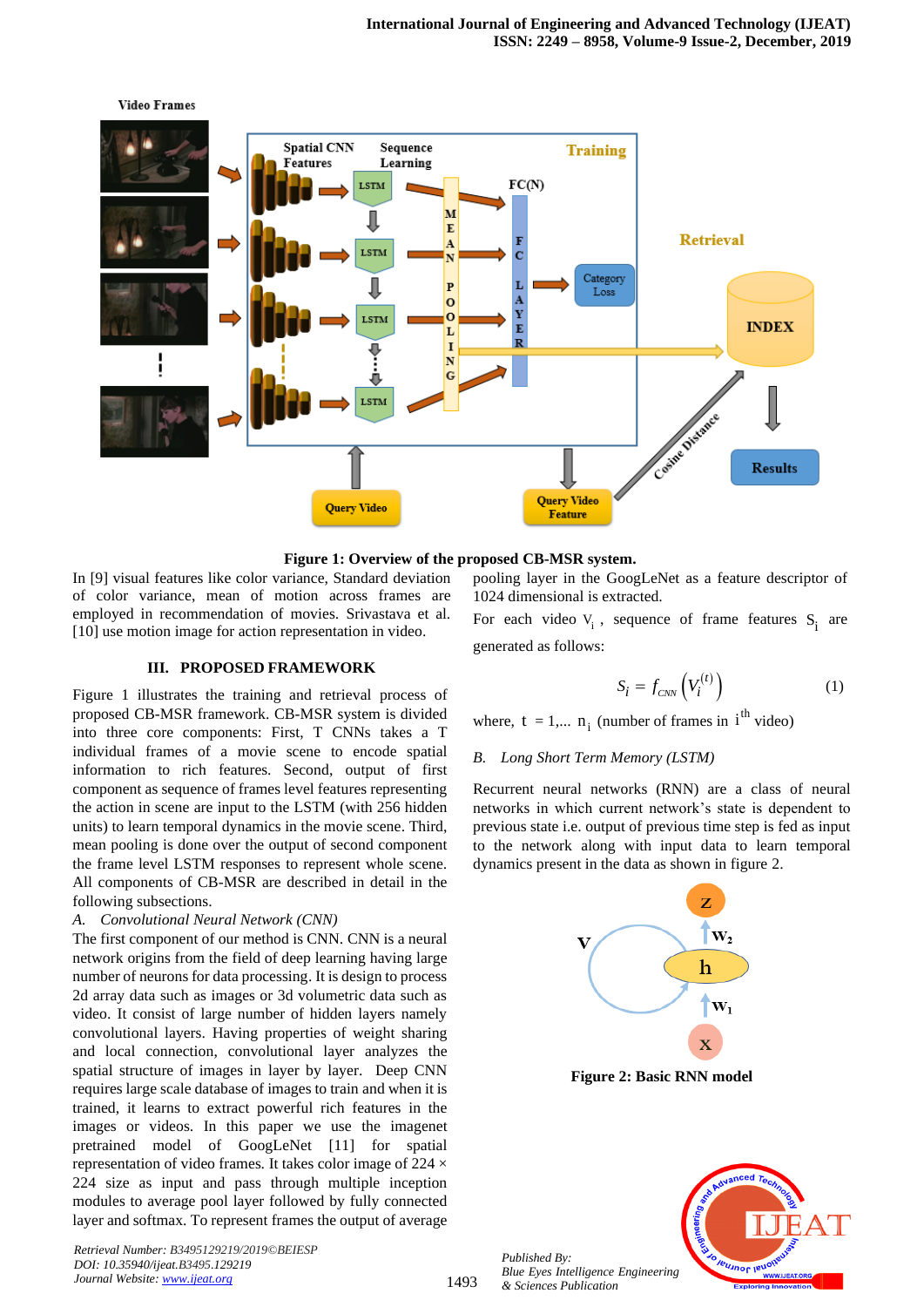(2)

RNN has limitation in training to learn continuous dynamics in long-length, which is because of vanishing and exploding gradients problem. To solve this problem LSTM is developed in [12]. With the use of memory cells in LSTM (figure 3) long-range learning can be done without any issue [12]. For a

given input sequence  $x_t$  at time  $t$ , cell states and hidden states of LSTM are updated for time step t as follows:

$$
\mathbf{i}_{\mathbf{t}} = \sigma \left( \mathbf{U}_{\mathbf{x}i} \mathbf{x}_{\mathbf{t}} + \mathbf{U}_{\mathbf{hi}} \mathbf{h}_{\mathbf{t}-1} + \mathbf{b}_{\mathbf{i}} \right)
$$

$$
f_{t} = \sigma \left( U_{xf} x_{t} + U_{hf} h_{t-1} + b_{f} \right)
$$
 (3)

$$
g_t = \sigma \left( U_{xg} x_t + U_{hg} h_{t-1} + b_g \right) \tag{4}
$$

$$
o_{t} = \sigma (U_{xo}x_{t} + U_{ho}h_{t-1} + b_{o})
$$
 (5)

$$
c_t = (f_t \odot c_{t-1} + i_t \odot g_t)
$$
 (6)

$$
h_t = o_t \odot \phi(c_t) \tag{7}
$$

where U is a weight matrix, b is bias,  $\sigma$  is sigmoid activation function,  $\phi$ is hyperbolic tangent function,  $\odot$  denotes element-wise multiplication and i , <sup>f</sup> , <sup>g</sup> , <sup>o</sup> , <sup>c</sup> are input gate, forget gate, input modulation gate, output gate, cell (memory) activation vectors respectively.



**Figure 3: LSTM module**

The hidden states  $h_i^{(t)}$  of LSTM are generated by feeding  $S_i(1)$  into LSTM as single time step at a time using (7).

Then set of LSTM's fame level responses (8) of video is input to the third component of CB-MSR i.e. time series pooling layer discussed in next subsection.

$$
H_i = \left\{ h_i^{(1)}, \dots, h_i^{(t-1)}, h_i^{(t)} \right\}
$$
 (8)

# *C. Time Series Pooling*

Having set of frames level features  $H_i(8)$  one way to represent video with these features is to simply concatenate to form  $R^{n \times d}$  vector. Computing cosine distance in  $R^{n \times d}$ space is computationally expensive. So another technique is pooling to pool frame level features into same dimensional space  $R^d$ . So to represent video with a d dimensional feature vector the mean pooling is done over frame level features by mean-pooling layer in CB-MSR system as:

$$
Zmean_i = f_{mean}(H_i)
$$
 (9)

where  $f_{mean}$  is mean pooling function.

# **IV. EXPERIMENTS**

#### *A. Dataset and Setting*

To evaluate the proposed CB-MSR system we choose hollywood2 dataset [13]. It consist of 1,707 clean videos collected from 69 movies into 12 categories in which 33 and 36 movies are used to create training set and testing set respectively. Training and testing set contains clips from different movies i.e. training and testing set does not share common movies.

All the experiments are performed using Matlab 2019a's deep learning toolbox along NVidia tesla k40c gpu for training our system.

# *B. Dataset Preprocessing*

Originally there are 1707 videos which are divided into two sets: training set consist of 823 videos and testing set consists of 884 videos. Since some videos in training set belongs to multi class-label therefore we remove all multi class-label videos from training set and retain to 750 videos which has single class-label as shown in table I. Now these set of 750 videos are used to train the proposed network. For retrieval process we use original training set as a gallery and testing set as queries as shown in table I.

# *C. Implementation Details*

Training stage: First each video from the training set is divided into 16 continuous frames clips with 50% overlap. Then a video clip is randomly selected and resized to  $256\times256\times3\times16$  followed by randomly cropped to  $224 \times 224 \times 3 \times 16$  which is then inputs to the network. To update the network parameters Adam optimizer [14] is used along with minibatch size of 32. Learning rate is set to .0001 for entire training.

Retrieval stage: All gallery and query videos are first represented as 256 dimensional descriptor using (9). Retrieval of videos is done by measuring cosine distance between query video and gallery videos.

# **V. EVALUATION MEASURES AND RESULTS**

Two types of features i.e. spatial features and spatio-temporal features are used for comparison purpose as well as to evaluate the efficiency of proposed CB-MSR system. For spatial representation of movie scene the average of frame level CNN features (1) is computed and spatio-temporal features of movie scene are computed using (9).

For evaluation of retrieval performance we adopted Mean Average Precision at top K retrieval i.e. MAP@K. Given a query q, average precision is computed as:

$$
AP(q) = \frac{1}{G_q} \sum_{k=1}^{R} P_q(k) \theta_q(k)
$$
 (10)

where  $G_q$  is number of similar videos in the retrieved set for a query q.  $P_q(k)$  is the precision



*Published By:*

*& Sciences Publication*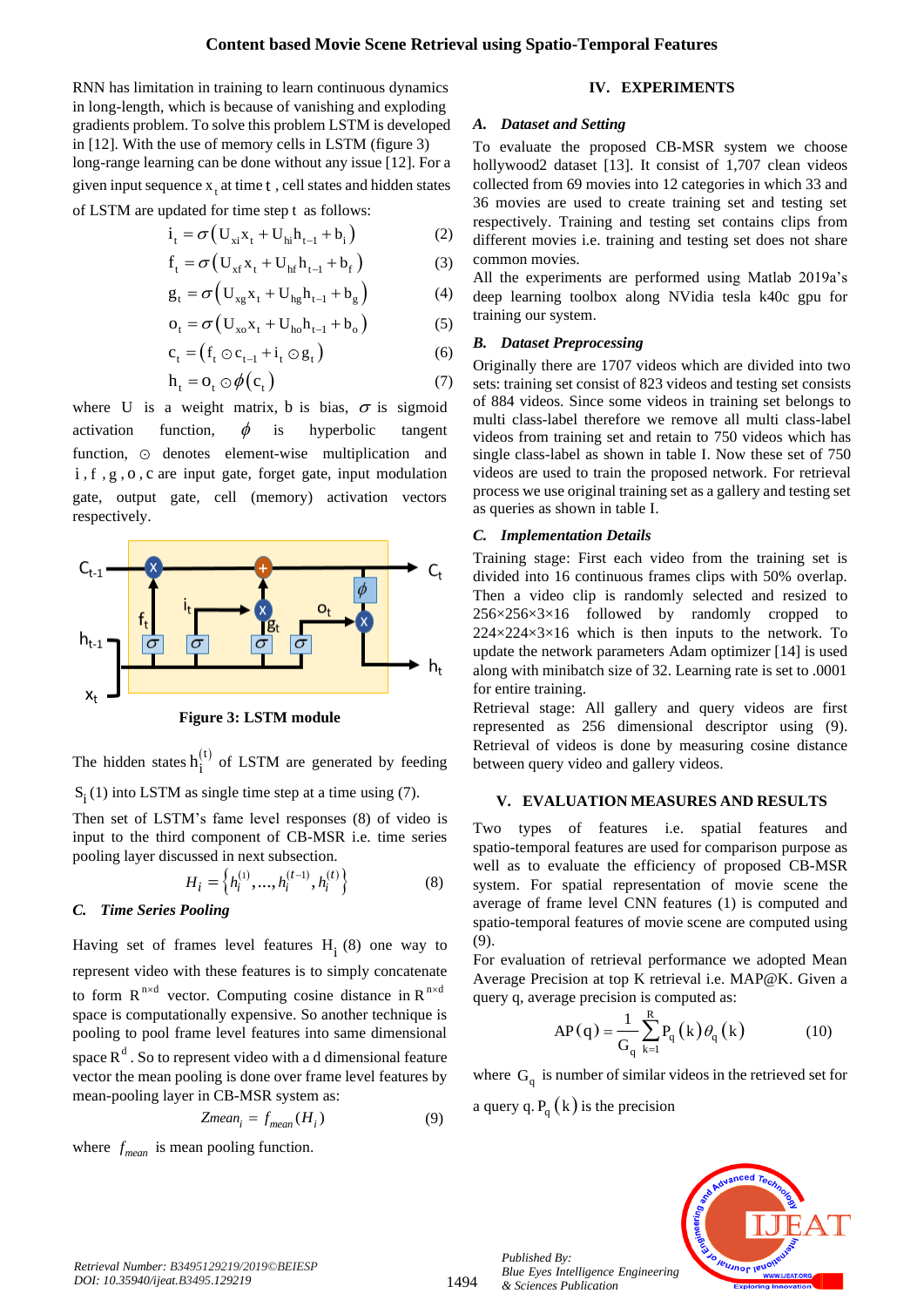| Category            | <b>Modified</b><br><b>Training</b><br><b>Set</b> | <b>Gallery</b><br>set | <b>Query</b><br><b>Set</b> |  |
|---------------------|--------------------------------------------------|-----------------------|----------------------------|--|
| <b>Answer Phone</b> | 60                                               | 66                    | 64                         |  |
| Drive Car           | 83                                               | 85                    | 102                        |  |
| Eat                 | 35                                               | 40                    | 33                         |  |
| <b>Fight Person</b> | 42                                               | 54                    | 70<br>57                   |  |
| Get Out Car         | 46                                               | 51                    |                            |  |
| Handshake           | 24                                               | 32                    | 45                         |  |
| Hug Person          | 34                                               | 64                    | 66                         |  |
| <b>Kiss</b>         | 86                                               | 114                   | 103                        |  |
| Run                 | 120                                              | 135                   | 141                        |  |
| Sitdown             | 92                                               | 104                   | 108                        |  |
| Situp               | 21                                               | 24                    | 37                         |  |
| Standup             | 107                                              | 132                   | 146                        |  |

# **Table I. Training and Retrieval set**

**Total 750 823 884**

**Table II. MAP@K on Hollywood2 dataset**

| K   | <b>Spatial</b><br>(CNN)<br><b>Features</b> | <b>Spatio-Temporal</b><br>(LSTM)<br><b>Features</b> |  |  |  |  |  |
|-----|--------------------------------------------|-----------------------------------------------------|--|--|--|--|--|
| 10  | 0.0933                                     | 0.3772                                              |  |  |  |  |  |
| 20  | 0.0727                                     | 0.3655                                              |  |  |  |  |  |
| 30  | 0.0628                                     | 0.3582                                              |  |  |  |  |  |
| 40  | 0.0567                                     | 0.3519                                              |  |  |  |  |  |
| 50  | 0.0527                                     | 0.3459                                              |  |  |  |  |  |
| 60  | 0.0504                                     | 0.3430                                              |  |  |  |  |  |
| 70  | 0.0490                                     | 0.3428                                              |  |  |  |  |  |
| 80  | 0.0481                                     | 0.3439                                              |  |  |  |  |  |
| 90  | 0.0477                                     | 0.3456                                              |  |  |  |  |  |
| 100 | 0.0478                                     | 0.3466                                              |  |  |  |  |  |

# **Table III: Category wise MAP@K when using spatial features (CNN)**

| K          | Answer<br><b>Phone</b> | <b>Drive</b><br>Car | Eat    | Fight<br>Person | <b>GetOut</b><br>Car | Hand-<br><b>Shake</b> | Hug-<br>Person | <b>Kiss</b> | Run    | <b>SitDown</b> | SitUp  | Stand-<br>Up |
|------------|------------------------|---------------------|--------|-----------------|----------------------|-----------------------|----------------|-------------|--------|----------------|--------|--------------|
| 10         | 0.1121                 | 0.1315              | 0.0278 | 0.0372          | 0.0898               | 0.0439                | 0.0355         | 0.1273      | 0.1089 | 0.0776         | 0.0193 | 0.1339       |
| 20         | 0.0781                 | 0.1061              | 0.0192 | 0.0248          | 0.0644               | 0.0303                | 0.0271         | 0.0913      | 0.0891 | 0.0698         | 0.0139 | 0.1069       |
| 30         | 0.0667                 | 0.0915              | 0.0164 | 0.0195          | 0.0530               | 0.0240                | 0.0232         | 0.0757      | 0.0787 | 0.0627         | 0.0136 | 0.0939       |
| 40         | 0.0584                 | 0.0812              | 0.0138 | 0.0170          | 0.0465               | 0.0257                | 0.0206         | 0.0676      | 0.0721 | 0.0579         | 0.0149 | 0.0843       |
| 50         | 0.0531                 | 0.0738              | 0.0152 | 0.0152          | 0.0423               | 0.0287                | 0.0194         | 0.0623      | 0.0671 | 0.0542         | 0.0158 | 0.0779       |
| 60         | 0.0488                 | 0.0687              | 0.0165 | 0.0158          | 0.0451               | 0.0312                | 0.0184         | 0.0591      | 0.0634 | 0.0522         | 0.0179 | 0.0734       |
| 70         | 0.0483                 | 0.0642              | 0.0179 | 0.0173          | 0.0480               | 0.0338                | 0.0193         | 0.0558      | 0.0605 | 0.0506         | 0.0188 | 0.0699       |
| 80         | 0.0514                 | 0.0595              | 0.0189 | 0.0187          | 0.0516               | 0.0370                | 0.0212         | 0.0528      | 0.0585 | 0.0488         | 0.0201 | 0.0670       |
| 90         | 0.0538                 | 0.0591              | 0.0200 | 0.0202          | 0.0543               | 0.0386                | 0.0230         | 0.0509      | 0.0563 | 0.0475         | 0.0207 | 0.0644       |
| <b>100</b> | 0.0568                 | 0.0625              | 0.0207 | 0.0216          | 0.0568               | 0.0411                | 0.0245         | 0.0491      | 0.0543 | 0.0462         | 0.0218 | 0.0621       |

**Table IV: Category wise MAP@K when using spatio-temporal features (LSTM)**

| K          | Answer<br>Phone | <b>Drive</b><br>Car | Eat    | Fight<br>Person | <b>GetOut</b><br>Car | Hand-<br><b>Shake</b> | Hug-<br>Person | <b>Kiss</b> | Run    | <b>SitDown</b> | SitUp  | Stand-<br>Up |
|------------|-----------------|---------------------|--------|-----------------|----------------------|-----------------------|----------------|-------------|--------|----------------|--------|--------------|
| 10         | 0.2697          | 0.7624              | 0.1730 | 0.3393          | 0.3061               | 0.0908                | 0.3669         | 0.3630      | 0.6430 | 0.2636         | 0.1088 | 0.2459       |
| 20         | 0.2686          | 0.7611              | 0.1637 | 0.3052          | 0.2835               | 0.0784                | 0.3590         | 0.3469      | 0.6407 | 0.2621         | 0.0959 | 0.2218       |
| 30         | 0.2671          | 0.7587              | 0.1487 | 0.2837          | 0.2672               | 0.0630                | 0.3487         | 0.3388      | 0.6418 | 0.2614         | 0.0900 | 0.2114       |
| 40         | 0.2653          | 0.7574              | 0.1300 | 0.2558          | 0.2529               | 0.0617                | 0.3286         | 0.3348      | 0.6431 | 0.2595         | 0.0947 | 0.2057       |
| 50         | 0.2608          | 0.7563              | 0.1411 | 0.2315          | 0.2343               | 0.0633                | 0.2872         | 0.3350      | 0.6448 | 0.2584         | 0.1005 | 0.2011       |
| 60         | 0.2529          | 0.7532              | 0.1472 | 0.2303          | 0.2396               | 0.0638                | 0.2526         | 0.3365      | 0.6456 | 0.2588         | 0.1029 | 0.1970       |
| 70         | 0.2491          | 0.7499              | 0.1487 | 0.2406          | 0.2448               | 0.0647                | 0.2467         | 0.3379      | 0.6481 | 0.2564         | 0.1037 | 0.1929       |
| 80         | 0.2580          | 0.7425              | 0.1507 | 0.2501          | 0.2497               | 0.0658                | 0.2547         | 0.3372      | 0.6502 | 0.2540         | 0.1054 | 0.1905       |
| 90         | 0.2654          | 0.7430              | 0.1515 | 0.2582          | 0.2565               | 0.0672                | 0.2620         | 0.3374      | 0.6525 | 0.2514         | 0.1067 | 0.1866       |
| <b>100</b> | 0.2692          | 0.7505              | 0.1536 | 0.2645          | 0.2665               | 0.0682                | 0.2680         | 0.3319      | 0.6528 | 0.2462         | 0.1085 | 0.1834       |



*Published By:*

*& Sciences Publication*